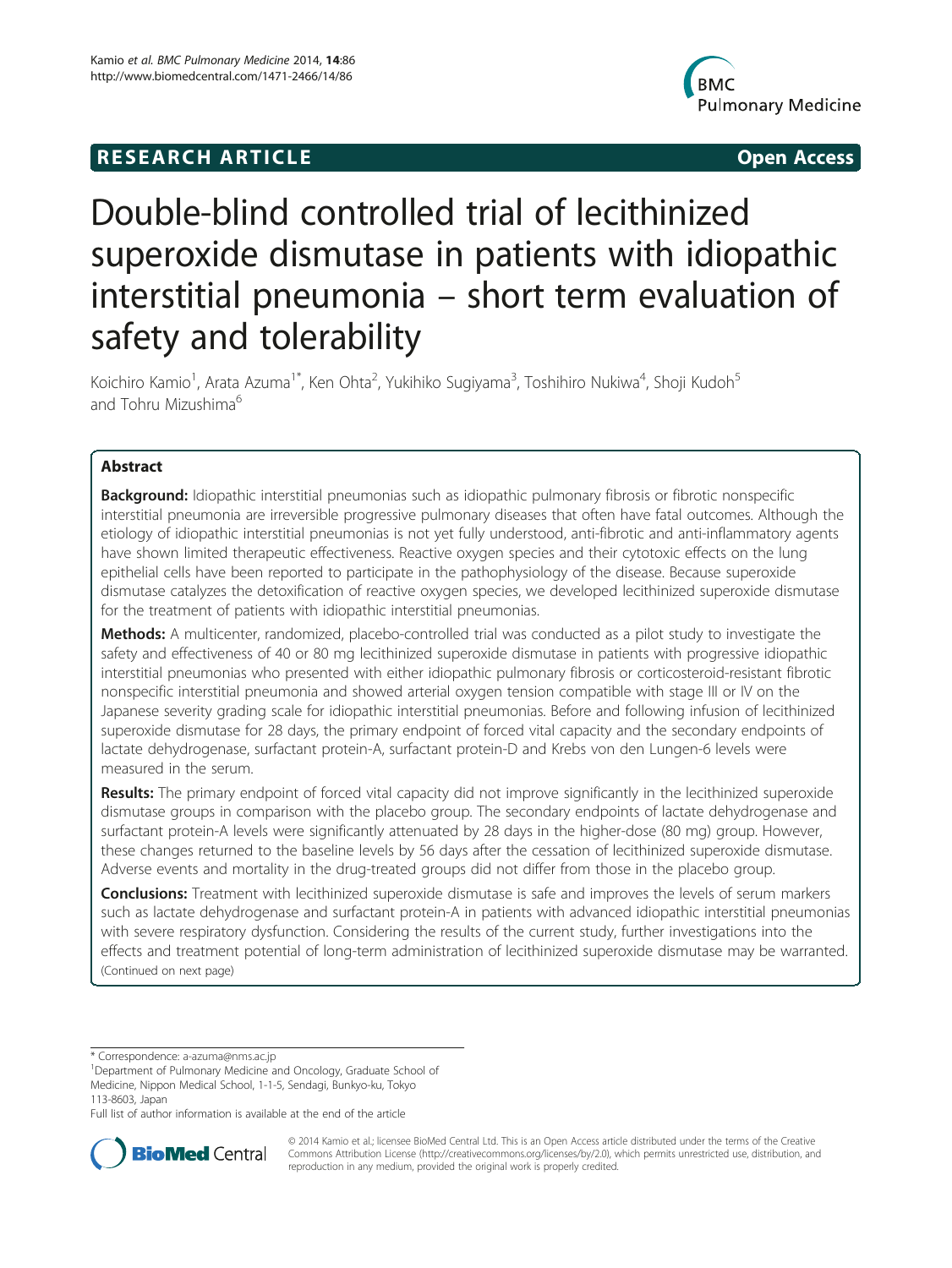#### (Continued from previous page)

Trial registration: University hospital Medical Information Network (UMIN) clinical trials registry no. [000000752](https://upload.umin.ac.jp/cgi-open-bin/ctr/ctr.cgi?function=brows&action=brows&recptno=R000000903&type=summary&language=E)

Keywords: Idiopathic interstitial pneumonia, Idiopathic pulmonary fibrosis, Fibrotic nonspecific interstitial pneumonia, Lecithinized human Cu, Zn-superoxide dismutase, Multicenter double-blind clinical study, Lactate dehydrogenase, Surfactant protein-A

#### Background

Idiopathic interstitial pneumonia (IIP) is a broad term comprising a set of lung diseases, including idiopathic pulmonary fibrosis (IPF), nonspecific interstitial pneumonia (NSIP), cryptogenic organizing pneumonia (COP) and others [[1\]](#page-7-0). While COP has relatively good prognosis among IIPs, IPF and fibrotic NSIP progress irreversibly with most patients eventually dying because of respiratory insufficiency [\[2,3](#page-7-0)]. With efforts to develop new treatments, several promising drugs, such as pirfenidone have emerged.

Although the etiology of IIP is not yet fully understood, recent studies have suggested that it is triggered by lung injury and subsequent inflammation. Reactive oxygen species (ROS) and their effects on lung epithelial cells are reported to be involved in the pathophysiology of IIPs [\[4](#page-7-0)]. ROS are released from activated leukocytes in response to environmental factors such as air pollutants or cigarette smoke, resulting in further lung injury and inflammation. Furthermore, it has been reported that lung epithelial cells from IPF patients generate higher levels of ROS than those from controls [\[5](#page-7-0)]. One study showed that genetic modulation that increased pulmonary levels of ROS resulted in stimulation of bleomycininduced pulmonary fibrosis [[6\]](#page-7-0). The cellular redox state, determined by the balance between ROS and antioxidant molecules, is considered important in the pathogenesis of IIPs. Therefore, antioxidant molecules are receiving considerable attention as therapeutic candidates for the treatment of IPF.

Superoxide dismutase (SOD) catalyzes the dismutation of superoxide anion to hydrogen peroxide, which is subsequently detoxified to oxygen and water by catalase or glutathione peroxidase [\[7](#page-7-0)]. A decreased level of SOD was observed in IPF patients, suggesting that supplementation with SOD could be of therapeutic benefit for patients with IPF [[8\]](#page-7-0). SOD has low affinity to cell or tissue membranes and a half-life of only a few minutes. PC-SOD, a lecithinized human Cu, Zn-superoxide dismutase (SOD) preparation, was developed on the basis of the concepts first proposed by Dr Mizushima Y and colleagues in Japan in the early 1990s [\[9](#page-7-0)]. As a result of lecithinization, PC-SOD exerts a high affinity for cell and tissue membranes, maintaining prolonged pharmacological activities in vivo, and ameliorated fibrosis in bleomycin-induced pneumonitis in mice [[10](#page-7-0)]. In humans, the effectiveness and safety of intravenous 40 mg or 80 mg PC-SOD have been demonstrated through administration to patients with ulcerative colitis, in which the involvement of oxidative stress caused by reactive oxygen species is implicated [[11](#page-7-0)].

In this study, we conducted a multicenter, double-blind, placebo-controlled clinical trial of PC-SOD (midismase) to investigate the safety and effectiveness of this agent in patients with advanced IIPs diagnosed as either IPF or corticosteroid-resistant fibrotic nonspecific interstitial pneumonia (srf-NSIP).

#### Methods

A multicenter, double-blind, placebo-controlled clinical trial was conducted at 10 medical institutions in Japan for patients with IPF or srf-NSIP. Patients were in agreement with the study procedures and provided informed written consent. The study protocol was approved by the institutional review boards (IRBs) of each participating medical institution (Tohoku University Hospital IRB, Jichi Medical University Hospital IRB, Toho University Sakura Medical Center IRB, Teikyo University Hospital IRB, Nippon Medical School Hospital IRB, JR Tokyo General Hospital IRB, Tosei General Hospital IRB, Tenri Hospital IRB, National Hospital Organization Kinki-Chuo Chest Medical Center IRB, and Saiseikai Kumamoto Hospital IRB). Ongoing safety results were reviewed by an Independent Data Monitoring Committee (IDMC) at 2-month intervals. This clinical trial was registered in the University hospital Medical Information Network (UMIN) clinical trials registry (trial no. 000000752) in June 2007.

Patients with IPF or srf-NSIP as diagnosed by clinical symptoms, chest radiography examination, and highresolution computed tomography (HRCT) scans were included in this study. Patients with srf-NSIP were defined as having a history of steroid use at doses above 10 mg per day administered for longer than 3 months. In Japan, classification of the severity of IIPs (stages I-IV) has been used for decisions regarding subsidization of medical care. The stages of severity of IIPs are as follows: stage I (partial arterial oxygen concentration ≧80 mmHg at rest), stage II (partial arterial oxygen concentration of 70–80 mmHg at rest), stage III (partial arterial oxygen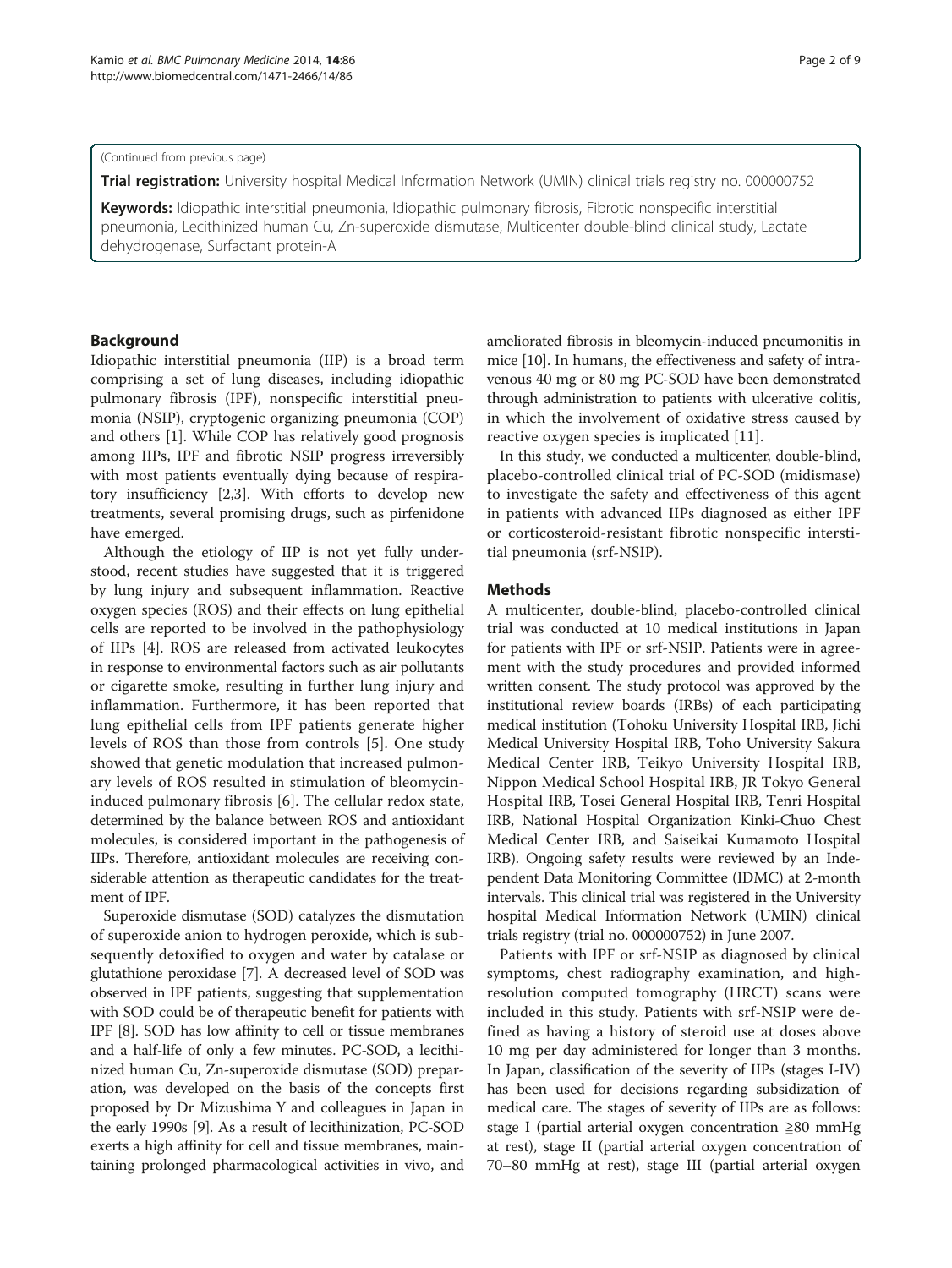concentration of 60–70 mmHg at rest), and stage IV (partial arterial oxygen concentration <60 mmHg at rest). Severity should be increased by 1 stage for patients with stage II or stage III disease, if arterial oxygen saturation during a 6-min walk distance test is <90% [[12](#page-7-0)]. This classification is highly correlated with IPF survival [\[13](#page-7-0)]. Therefore, eligible patients with stage III or stage IV disease were recruited for this study. Although histopathological diagnosis of NSIP was facilitated by a surgical lung biopsy or transbronchial lung biopsy, IPF was clinically diagnosed in accordance with the ATS/ERS consensus statement [[14](#page-7-0)].

Patients were excluded from this study for the following reasons: complications of asthma, chronic obstructive pulmonary disease, or lung infection; initiation or change in the usage and dosage of corticosteroid treatment in the past 4 weeks; and initiation or alteration in immunosuppressant treatment (ciclosporin, azathioprine, and cyclophosphamide) in the past 2 months.

Patients previously receiving corticosteroids, immunosuppressants, or oxygen inhalation therapy for IIPs were allowed to continue taking these treatments, provided that they did not alter the dosage and/or schedule, whereas no limitation was placed on receiving concomitant therapies for disease complications.

Enrolled patients were equally randomized at the Registration Center by dynamic allocation using a minimization method based on sex, disease severity, and medical institution, to receive either placebo or PC-SOD (40 mg or 80 mg). Each vial of investigational product was masked to ensure double-blind administration. Test agents were intravenously administered by drip infusion over approximately 1 h once daily in the morning for 28 successive days in an inpatient setting.

Patients underwent a forced vital capacity (FVC) test as the primary outcome measurement at baseline, 28 days, and 56 days after starting administration of the investigational drug. Secondary outcome measurements, including percent vital capacity (%VC), total lung capacity (TLC), diffusing capacity for carbon monoxide (%DLCO), and arterial oxygen saturation (SpO<sub>2</sub>), were assessed as indicators of lung function at baseline and on posttreatment days 28 and 56. Serum levels of Krebs von den Lungen-6 (KL-6), surfactant protein (SP)-D, SP-A, and lactate dehydrogenase (LDH) were assessed as markers of interstitial pneumonia at baseline and on days 14, 28, 42, and 56. Each patient's impression of the treatment was assessed by the Borg scale [[15](#page-7-0)].

All items for primary and secondary outcome measurements, except %DLCO, were rated as follows: "improvement", if improved by >10%; "decline", if declined by >10%; and unchanged. %DLCO was rated similarly, except that "improvement" was defined as improved by >5%.

All adverse events occurring during the study were thoroughly investigated and their treatment, outcome, and causal relation with the investigational drug were recorded in case report forms. Serious adverse events were defined as fatal, life-threatening, requiring hospitalization or extension of hospitalization, acquisition of permanently lasting or remarkable impairment or dysfunction, or induction of congenital anomaly.

Data on all adverse events, including clinical symptoms and findings, date of incidence, severity level, seriousness, treatment, outcome, and causal relations with the study drug were recorded on case report forms. All adverse events were followed until the lead investigator or secondary investigator concluded that they had subsided or become medically unproblematic. Follow-up data for adverse events were recorded.

#### Statistical analysis

The full analysis set (FAS), used for the assessment of efficacy, comprised all patients who completed  $\geq 70\%$  of the investigational drug administration schedule. Safety was investigated in patients who took the investigational drug at least once. Changes in each assessment item during the follow-up period were investigated by a oneway analysis of variance (ANOVA), whereas comparison among the treatment groups was conducted by the least significant difference (LSD) method. Missing data values were replaced by the last observed value of that variable. A significance level of 5% was set for all data.

### Results

#### Patients

Between June and September 2007, a total of 55 patients (diagnosis of IPF,  $n = 47$ ; srf-NSIP,  $n = 8$ ) were randomly allocated to receive either a placebo  $(n = 18)$ , 40 mg of PC-SOD  $(n = 18)$ , or 80 mg of PC-SOD  $(n = 19)$ . Of these, 5 patients (9.1%) whose FVC was not determined at baseline or who were not treated with the test agents for ≧20 days were excluded. Therefore, 16 patients receiving the placebo, 17 patients receiving 40 mg of PC-SOD, and 17 patients receiving 80 mg PC-SOD were analyzed as FAS (Figure [1\)](#page-3-0). The demographic characteristics of these patients were not significantly different among treatment groups, with the exception of disease category (Table [1](#page-4-0)). Although some patients received corticosteroids and immunosuppressive agents, the frequency of usage was not different between the groups.

No significant differences in mean change of FVC (the primary efficacy endpoint) from baseline, pulmonary function tests (such as %VC, TLC, %DLCO, and  $SpO<sub>2</sub>$  at rest), and subjects' impressions (Borg scale) were detected among the 3 groups on days 28 and 56 (Table [2\)](#page-5-0). Conversely, significant improvements of LDH and SP-A were observed in the treatment group receiving the higher-dose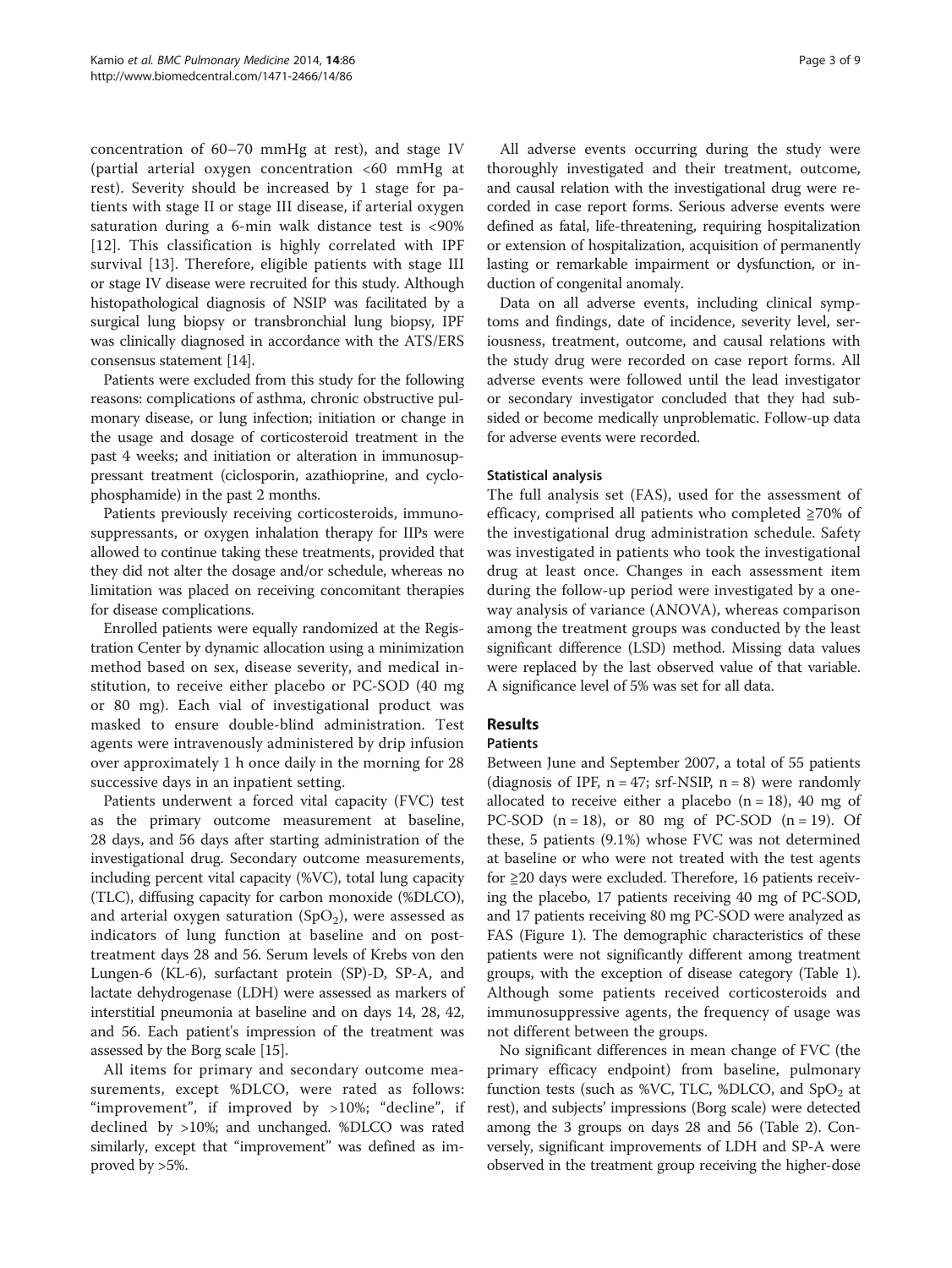<span id="page-3-0"></span>

of PC-SOD (80 mg) than the placebo group on day 28 (Table [2\)](#page-5-0). Furthermore, these changes were observed in a dose-dependent manner (Table [2](#page-5-0)). The time-course of changes in interstitial pneumonia markers for each group is depicted in Figure [2.](#page-5-0) Both LDH and SP-A returned to baseline levels by 56 days after discontinuation of PC-SOD.

#### Safety

Incidence rates of adverse events (total and those associated with the study medication), a detailed list of serious adverse events, and mortality numbers and rates are displayed in Table [3.](#page-6-0) Incidence rates of adverse events in the placebo, 40 mg PC-SOD, and 80 mg PC-SOD groups were 83.3, 88.9, and 100.0%, respectively. Those associated directly with PC-SOD were 44.4% for 40 mg PC-SOD and 73.7% for 80 mg PC-SOD. No significant differences were detected among the groups in the incidence rates of adverse events and those associated with PC-SOD. Furthermore, the incidence of serious adverse events was not significantly different among the 3 groups (Table [3\)](#page-6-0).

Eight patients died during the study period due to concomitant diseases or acute exacerbation (AE) of IIPs (placebo group, n = 3; 40 mg PC-SOD, n = 2; 80 mg PC-SOD,  $n = 3$  $n = 3$ ) (Table 3). No significant differences in mortality rate were observed among the 3 groups. The cause of death in all cases was AE of interstitial pneumonia (IP), with the exception of one fatality in the high-dose group. AEs of IP occurred from days 22 to 71 after the start of PC-SOD.

#### **Discussion**

Among IIPs, there are devastating diseases such as IPF and f-NSIP that particularly deteriorate respiratory function [[16,17\]](#page-7-0). The pathological process advances gradually and exacerbates, usually resulting in death due to respiratory dysfunction. Thus, therapeutic methods that contribute to ameliorating the prognosis are urgently required.

The primary aim of the present study was to confirm the safety of PC-SOD when used for the treatment of advanced-stage IPF and srf-NSIP. We observed no significant difference in the occurrence of adverse events, and serious adverse events were similar among the active and control groups. During the study, 8 patients died as a result of progression of their original disease or complications. However, no significant difference was detected in the mortality rate among the 3 groups.

Among the causes of death, AE of IP was most frequently observed, and all those who died were patients with IPF. Because drugs such as anti-cancer or anti-tumor necrosis factor-α may exacerbate pre-existing IP [\[18,19](#page-7-0)], there was concern that administration of PC-SOD would induce AE of IP. Although AE of IP occurred during the study period, the frequency was similar between the 3 groups. Therefore, it is unlikely that PC-SOD accelerated the exacerbation of IP. Moreover, we previously administered 80 mg of PC-SOD repeatedly for 7 days in a phase I study conducted in healthy volunteers, and safely repeated the dosing over 14 days in a phase II study performed in patients with ulcerative colitis who did not show acute lung injury [\[11](#page-7-0)]. Thus, there are no particular safety concerns regarding the use of 40–80 mg PC-SOD in patients with IPF and srf-NSIP.

In the current study, 7 out of 55 (12.3%) patients experienced AE of IP. This frequency appears to be higher than that in a previous study in which the 2-yr frequency of AE of IP was reported to be 9.6% [\[20](#page-7-0)]. We assumed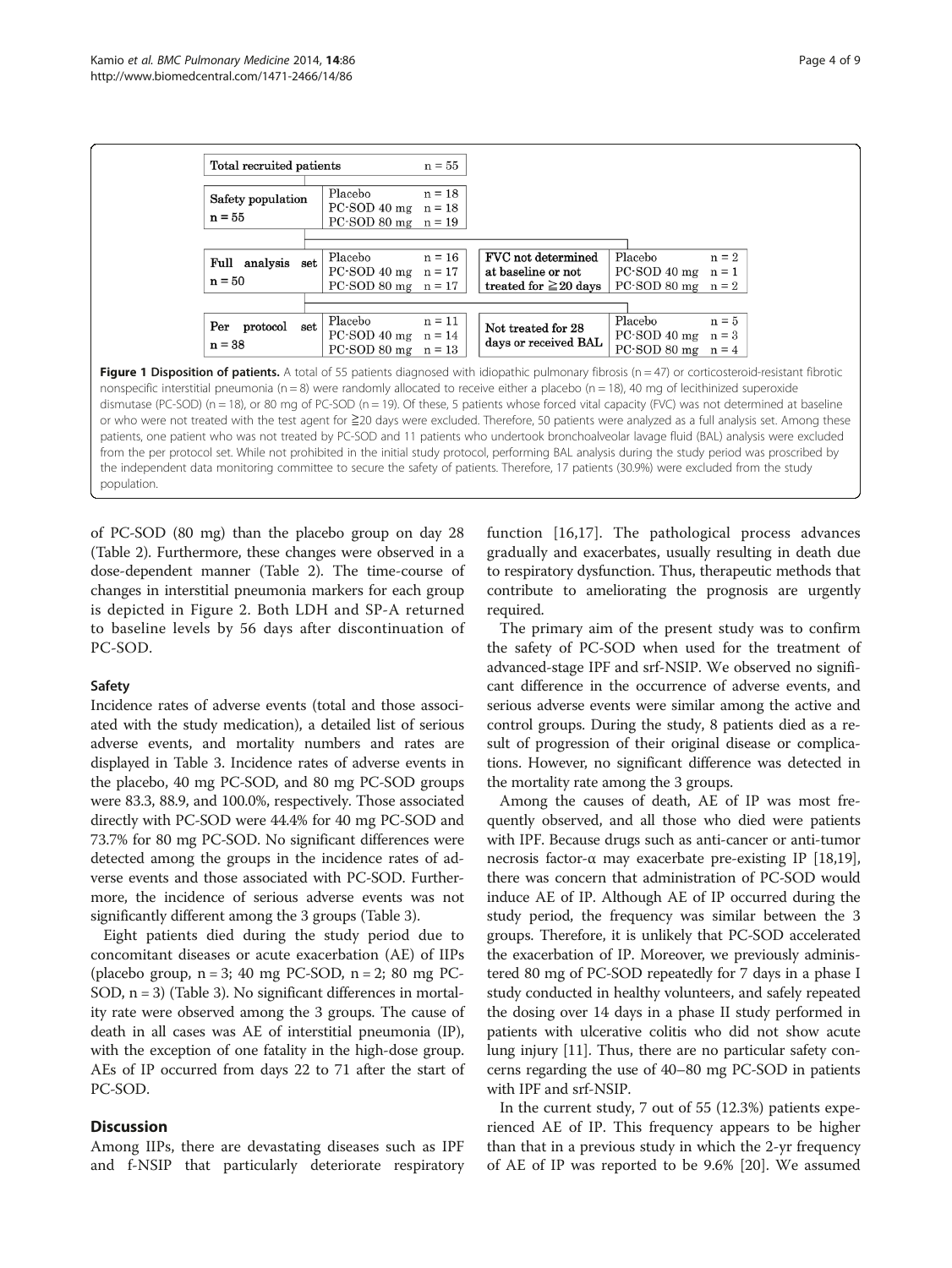<span id="page-4-0"></span>

|  |  |  | Table 1 Patient demographics in 3 treatment groups |  |  |  |  |
|--|--|--|----------------------------------------------------|--|--|--|--|
|--|--|--|----------------------------------------------------|--|--|--|--|

| Parameter*                                 | Placeo<br>$(n = 16)$ | 40 mg PC-SOD<br>$(n = 17)$ | 80 mg PC-SOD<br>$(n = 17)$ | P-value               |
|--------------------------------------------|----------------------|----------------------------|----------------------------|-----------------------|
| Disease category, n (%)                    |                      |                            |                            |                       |
| IPF                                        | 16 (100.0)           | 12 (70.6)                  | 16 (94.1)                  | 0.037                 |
| <b>NSIP</b>                                | 0(0.0)               | 5(29.4)                    | 1(5.9)                     |                       |
| Sex, n (%)                                 |                      |                            |                            |                       |
| Male                                       | 14 (87.5)            | 14 (82.4)                  | 14 (82.4)                  | $1.000^{#}$           |
| Female                                     | 2(12.5)              | 3(17.6)                    | 3(17.6)                    |                       |
| Medical history, n (%)                     |                      |                            |                            |                       |
| No                                         | 3(18.8)              | 3(17.6)                    | 6(35.3)                    | $0.537$ <sup>#</sup>  |
| Yes                                        | 13 (81.3)            | 14 (82.4)                  | 11 (64.7)                  |                       |
| Concomitant disease, n (%)                 |                      |                            |                            |                       |
| No                                         | 0(0.0)               | 0(0.0)                     | 1(5.9)                     | $1.000^{#}$           |
| Yes                                        | 16 (100.0)           | 17 (100.0)                 | 16 (94.1)                  |                       |
| Corticosteroid use <sup>§</sup> , n (%)    |                      |                            |                            |                       |
| No                                         | 9(56.2)              | 5(29.4)                    | 9(52.9)                    | 0.286 <sup>†</sup>    |
| Yes                                        | 7(43.8)              | 12 (70.6)                  | 8(47.1)                    |                       |
| Immunosuppressant use <sup>1</sup> , n (%) |                      |                            |                            |                       |
| No                                         | 10 (62.5)            | 10 (58.8)                  | 12 (70.6)                  | $0.900^{\dagger}$     |
| Yes                                        | 6(37.5)              | 7(41.2)                    | 5(29.4)                    |                       |
| Age (years)                                | $66.8 \pm 8.1$       | $66.4 \pm 7.0$             | $67.4 \pm 9.0$             | $0.943$ <sup>++</sup> |
| Body weight (kg)                           | $65.2 \pm 10.6$      | $61.9 \pm 10.7$            | $62.1 \pm 10.5$            | $0.608^{+1}$          |
| FVC (mL)                                   | $2158 \pm 706$       | $1819 \pm 481$             | $1857 \pm 471$             | $0.177^{++}$          |
| %VC (%)                                    | $68.2 \pm 17.3$      | $61.5 \pm 12.7$            | $59.6 \pm 11.2$            | $0.197$ <sup>++</sup> |
| TLC (mL)                                   | $3113 \pm 825$       | $2834 \pm 719$             | $2842 \pm 667$             | $0.501$ <sup>++</sup> |
| %DLCO (%)                                  | $32.67 \pm 7.95$     | $32.01 \pm 16.08$          | $34.88 \pm 15.45$          | $0.827$ <sup>++</sup> |
| $SpO2$ (%)                                 | $94.94 \pm 2.21$     | $95.06 \pm 2.14$           | $93.76 \pm 2.97$           | $0.254$ <sup>++</sup> |
| KL-6 (U/mL)                                | $1312.8 \pm 473.0$   | $1656.8 \pm 932.5$         | $1348.1 \pm 555.9$         | $0.290^{+1}$          |
| SP-D (ng/mL)                               | $300.6 \pm 200.49$   | $272.53 \pm 124.18$        | $314.84 \pm 301.20$        | $0.852^{++}$          |
| SP-A (ng/mL)                               | $90.34 \pm 46.99$    | $92.41 \pm 43.36$          | $90.58 \pm 38.49$          | $0.988^{+1}$          |
| LDH (IU/L)                                 | $245.6 \pm 63.6$     | $241.8 \pm 41.0$           | $287.2 \pm 88.4$           | $0.104^{++}$          |
| Borg scale                                 | $3.2 \pm 2.1$        | $3.5\pm2.6$                | $2.8 \pm 2.2$              | $0.672^{++}$          |

\*Parameters other than sex, medical history, concomitant disease, corticosteroid use, and immunosuppressant use are expressed as mean ± SD. *Fisher's exact test.*<br>**§** F ma/day produ

 $s$  5 mg/day prednisone.

 $+$ Pearson's  $\chi^2$  test.

An immunosuppressant was chosen from ciclosporin, cyclophosphamide or azathioprine.

††One-way analysis of variance (ANOVA).

Definition of abbreviations: IPF = idiopathic pulmonary fibrosis; NSIP = nonspecific interstitial pneumonia, PC-SOD = lecithinized superoxide dismutase; FVC = forced vital capacity; VC = vital capacity; TLC = total lung capacity; DLCO = diffusing capacity for carbon monoxide; KL-6 = Krebs von den Lungen-6; SP-D = surfactant protein-D; SP-A = surfactant protein-A; LDH = lactate dehydrogenase.

that the high frequency of AE of IP in this study was due to the current inclusion criteria which aimed to recruit more severely ill patients with stage III or IV disease, as classified on the Japanese severity scale of IIPs. This inclusion criteria was considered appropriate because PC-SOD was administered to patients intravenously, requiring the patients to be hospitalized during the trial period. Moreover, patients with severe disease with

relatively prominent clinical symptoms were deemed suitable for the evaluation of the efficacy and safety of the investigational product.

Although changes in FVC was the primary outcome measurement in this study, there was no significant difference between the study drug groups and the placebo group. Changes in FVC or VC are considered to be important indicators in prognosis of IPF [[21-](#page-7-0)[24\]](#page-8-0), and both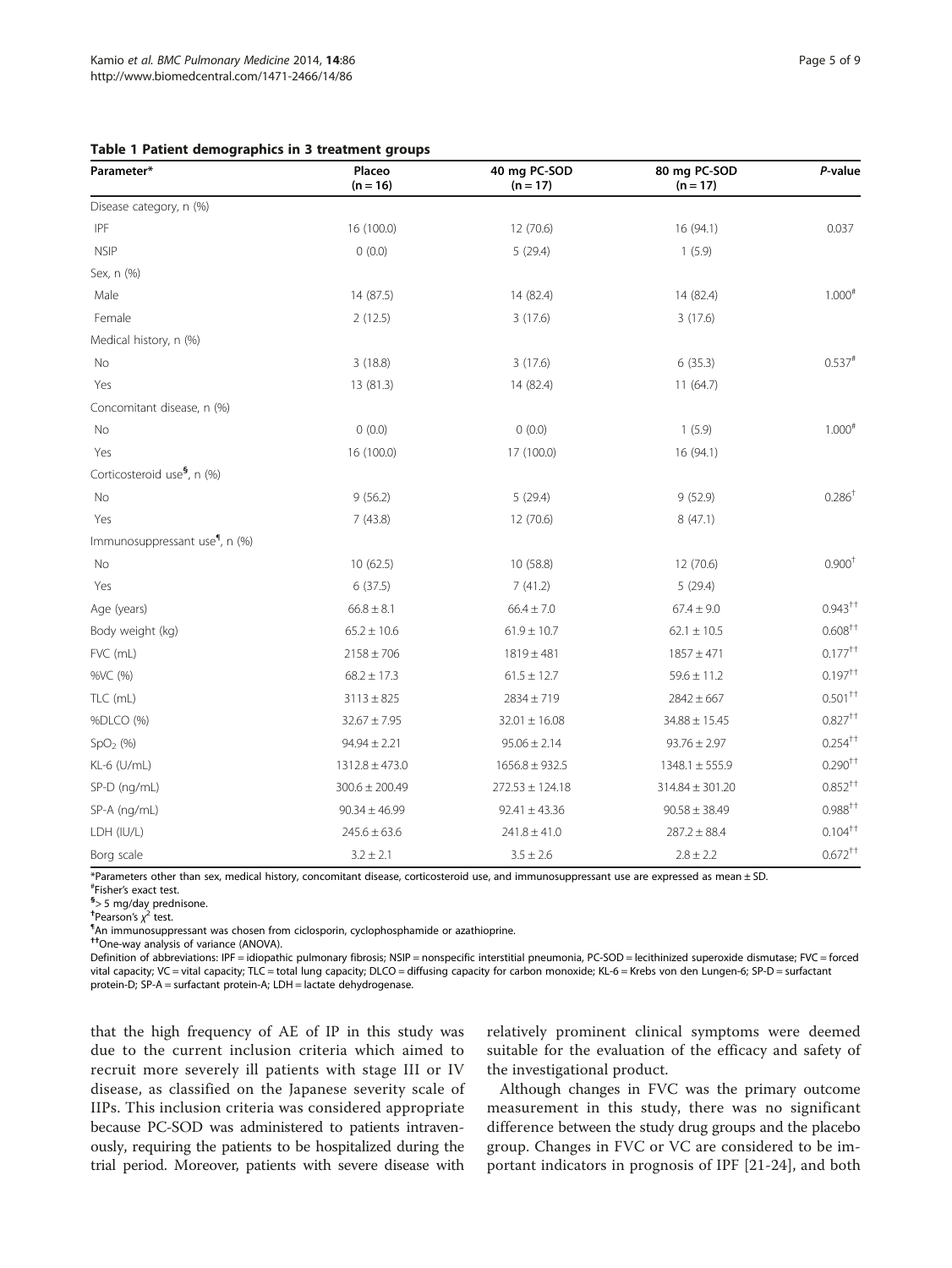|               | Amount of change   |                           |                               |  |  |  |
|---------------|--------------------|---------------------------|-------------------------------|--|--|--|
| Parameter     | Placebo $(n = 16)$ | 40 mg PC-SOD ( $n = 17$ ) | 80 mg PC-SOD ( $n = 17$ )     |  |  |  |
| Day 28        |                    |                           |                               |  |  |  |
| <b>FVC, %</b> | $2.068 \pm 6.539$  | $-2.567 \pm 12.175$       | $2.927 \pm 11.822$            |  |  |  |
| LDH, %        | $0.0 \pm 11.3$     | $-0.1 \pm 22.1$           | $-12.4 \pm 11.0*$             |  |  |  |
| SP-A, %       | $-1.9 \pm 20.8$    | $-10.9 \pm 22.3$          | $-21.2 \pm 16.9$ <sup>†</sup> |  |  |  |
| SP-D, %       | $-5.1 \pm 24.4$    | $-10.9 \pm 31.5$          | $-8.6 \pm 45.6$               |  |  |  |
| KL-6, %       | $-4.7 \pm 14.4$    | $-7.3 \pm 16.8$           | $-8.0 \pm 18.5$               |  |  |  |
| Borg scale    | $-0.19 \pm 0.77$   | $0.26 \pm 1.94$           | $0.15 \pm 1.41$               |  |  |  |
| Day 56        |                    |                           |                               |  |  |  |
| <b>FVC, %</b> | $1.127 \pm 7.951$  | $-1.993 \pm 13.517$       | $0.606 \pm 13.716$            |  |  |  |
| LDH, %        | $1.5 \pm 14.4$     | $3.6 \pm 24.8$            | $2.4 \pm 19.3$                |  |  |  |
| SP-A, %       | $3.1 \pm 18.1$     | $-1.3 \pm 23.8$           | $3.4 \pm 19.9$                |  |  |  |
| SP-D, %       | $7.6 \pm 41.4$     | $-7.8 \pm 35.5$           | $10.9 \pm 66.1$               |  |  |  |
| KL-6, %       | $-2.7 \pm 17.9$    | $-2.8 \pm 18.6$           | $-0.7 \pm 21.1$               |  |  |  |
| Borg scale    | $-0.06 \pm 1.08$   | $0.06 \pm 1.08$           | $0.97 \pm 2.24$               |  |  |  |

#### <span id="page-5-0"></span>Table 2 Changes in primary and secondary efficacy variables: days 28 and 56

Mean  $\pm$  SD.  $*P < 0.05$  vs. placebo,  $^{\dagger}P < 0.01$  vs. placebo.

Definition of abbreviations: PC-SOD = lecithinized superoxide dismutase; FVC = forced vital capacity; LDH = lactate dehydrogenase; SP-A = surfactant protein-A; SP-D = surfactant protein-D; KL-6 = Krebs von den Lungen-6.



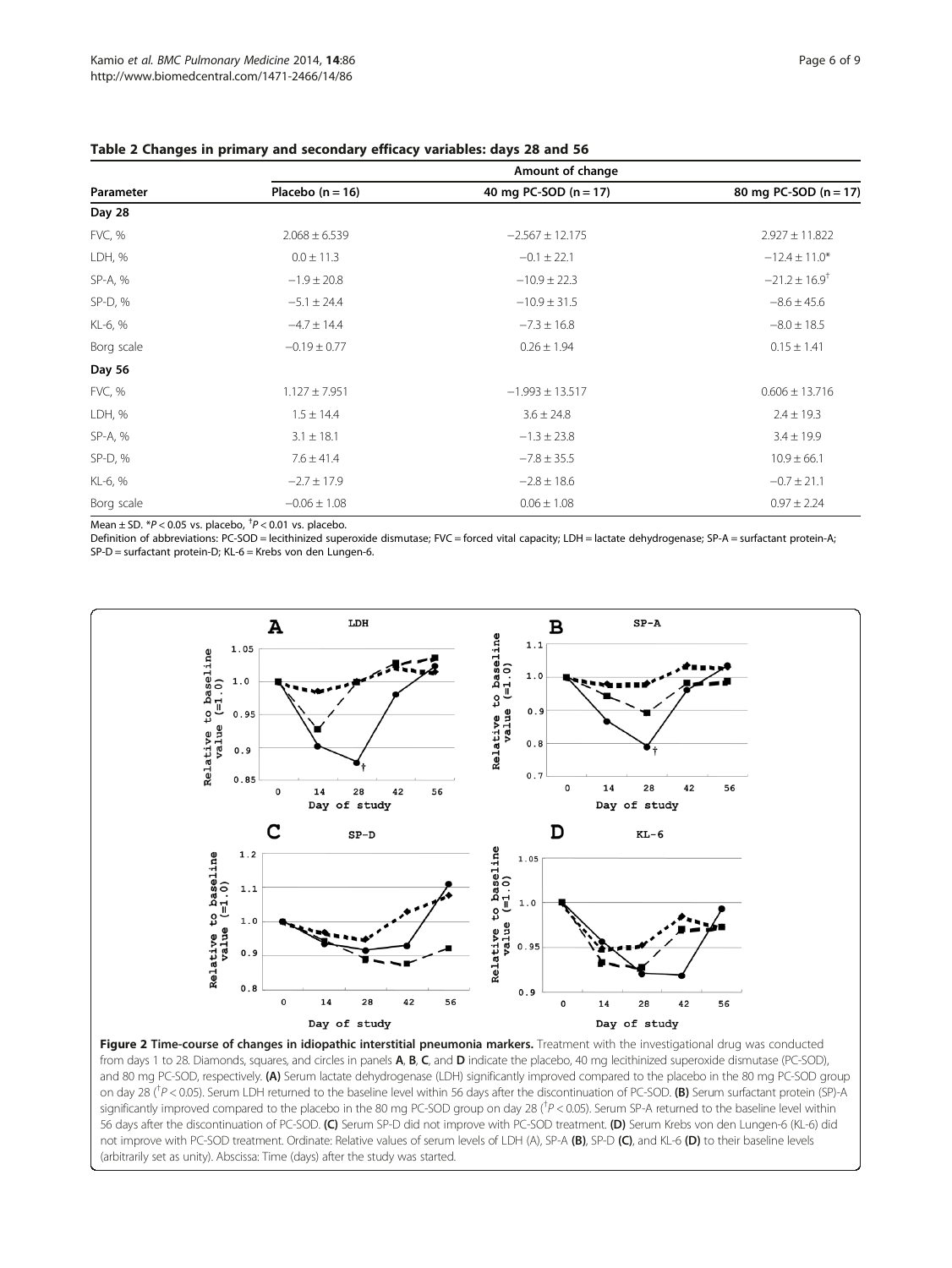|                                                                                         | Placebo<br>$(n = 18)$ | 40 mg PC-SOD<br>$(n = 18)$ | $P$ -value* | 80 mg PC-SOD<br>$(n = 19)$ | P-value*  |
|-----------------------------------------------------------------------------------------|-----------------------|----------------------------|-------------|----------------------------|-----------|
| Number of patients with at least 1 adverse event (%)                                    | 15 (83.3)             | 16 (88.9)                  | 1.000       | 19 (100.0)                 | 0.105     |
| Number of patients with at least 1 adverse event<br>directly associated with PC-SOD (%) |                       | 8(44.4)                    |             | 14(73.7)                   | $0.184^+$ |
| Serious adverse event, n (%)                                                            |                       |                            |             |                            |           |
| Myocardial ischemia                                                                     | 0(0.0)                | 1(5.6)                     | 1.000       | 0(0.0)                     |           |
| Pneumonia                                                                               | 1(5.6)                | 0(0.0)                     |             | 2(10.5)                    | 1.000     |
| Pneumothorax                                                                            | 0(0.0)                | 0(0.0)                     |             | 2(10.5)                    | 1.000     |
| Pulmonary embolism                                                                      | 0(0.0)                | 1(5.6)                     | 1.000       | 0(0.0)                     |           |
| Interstitial lung disease <sup>1</sup>                                                  | 3(16.7)               | 3(16.7)                    | 1.000       | 3(15.8)                    | 1.000     |
| Pneumomediastinum                                                                       | 0(0.0)                | 0(0.0)                     |             | 1(5.3)                     | 1.000     |
| Febrile disorders                                                                       | 1(5.6)                | 1(5.6)                     | 1.000       | 0(0.0)                     |           |
| Acute respiratory failure                                                               | 0(0.0)                | 0(0.0)                     |             | 1(5.3)                     | 1.000     |
| Mortality, n (%)                                                                        | 3(16.7)               | 2(11.1)                    |             | 2(15.8)                    |           |

<span id="page-6-0"></span>Table 3 Incidence rates of total adverse events and adverse events associated with the study medication, list of serious adverse events, and mortality numbers and rates

\*Fisher's direct probability test vs. placebo. †

<sup>†</sup>Fisher's direct probability test vs. 40 mg PC-SOD.

Nine patients were required to stay in the hospital over the study period because of progression of interstitial lung disease.

Definition of abbreviation: PC-SOD = lecithinized superoxide dismutase.

pirfenidone and nintedanib (BIBF 1120), which have anti-fibrotic properties, have been reported to ameliorate the decline of VC and FVC, respectively [\[25-27](#page-8-0)]. Most of these studies see changes in FVC within 6 to 12 months. The 56-day observation period in this study appears to be too short to detect a significant difference. Considering this, longer-term continuous administration of the study drug is required for future study.

Despite the absence of significant changes in FVC, 80 mg PC-SOD significantly improved the levels of biological markers such as serum LDH and SP-A, compared to the levels in the placebo group at 28 days after drug administration. Both LDH and SP-A have been reported to increase in patients with IIPs [\[28,29\]](#page-8-0). These increase in parallel with an extended radiological display of a ground-glass appearance, and are important as parameters to predict early mortality of IPF patients [[30,31](#page-8-0)]. Although LDH is a marker that lacks organ specificity, baseline levels in our IIP patients were higher than 240 IU/L, suggesting that the LDH was released from pulmonary tissue cells. Thus, the decrease in the serum LDH level following injection of PC-SOD was interpreted as an indication of the drug's favorable effects on pulmonary tissue cells. In contrast to LDH, SP-A is secreted mainly from type II pneumocytes, and the attenuation of SP-A after the administration of PC-SOD appears to reflect the essential effect of this agent, although improvement of survival rate was not observed in the current study. It is important to note that both LDH and SP-A reverted to original levels by termination of the treatment on day 56. These results suggest

that continuous treatment with PC-SOD may be required to elicit a clinical benefit.

In this study, PC-SOD was administered intravenously for 28 consecutive days. However, in consideration of the quality of life of patients, daily intravenous administration of the drug is not an optimal treatment approach. To resolve this problem, we have developed a method of PC-SOD administration by inhalation and have demonstrated that this procedure is effective against bleomycininduced pulmonary fibrosis in mice [[32,33\]](#page-8-0). Future studies of PC-SOD administered by inhalation for IPF patients are planned.

We performed the analysis using FAS excluding patients whose baseline FVC was not determined or who were not treated for  $\geq 20$  days. Among the 5 patients who were excluded from FAS for being treated for less than 20 days, one turned out to be in violation of the inclusion criteria (absence of FVC before randomization to the study). The use of FAS is considered to be acceptable since it provides estimates of treatment effects which are likely to mirror those observed in subsequent practice. We also performed the analysis using the per protocol set (PPS). Since this analysis yielded similar results to FAS, the PPS findings were not presented. We believe that any potential bias regarding the treatment outcome has been eliminated in this study.

In the current study, we tested PC-SOD in a population of patients with different diseases, including IPF and NSIP. While including patients with different diseases in a trial may appear unusual, the prognosis of NSIP is variable and some patients progress to end-stage fibrosis and eventually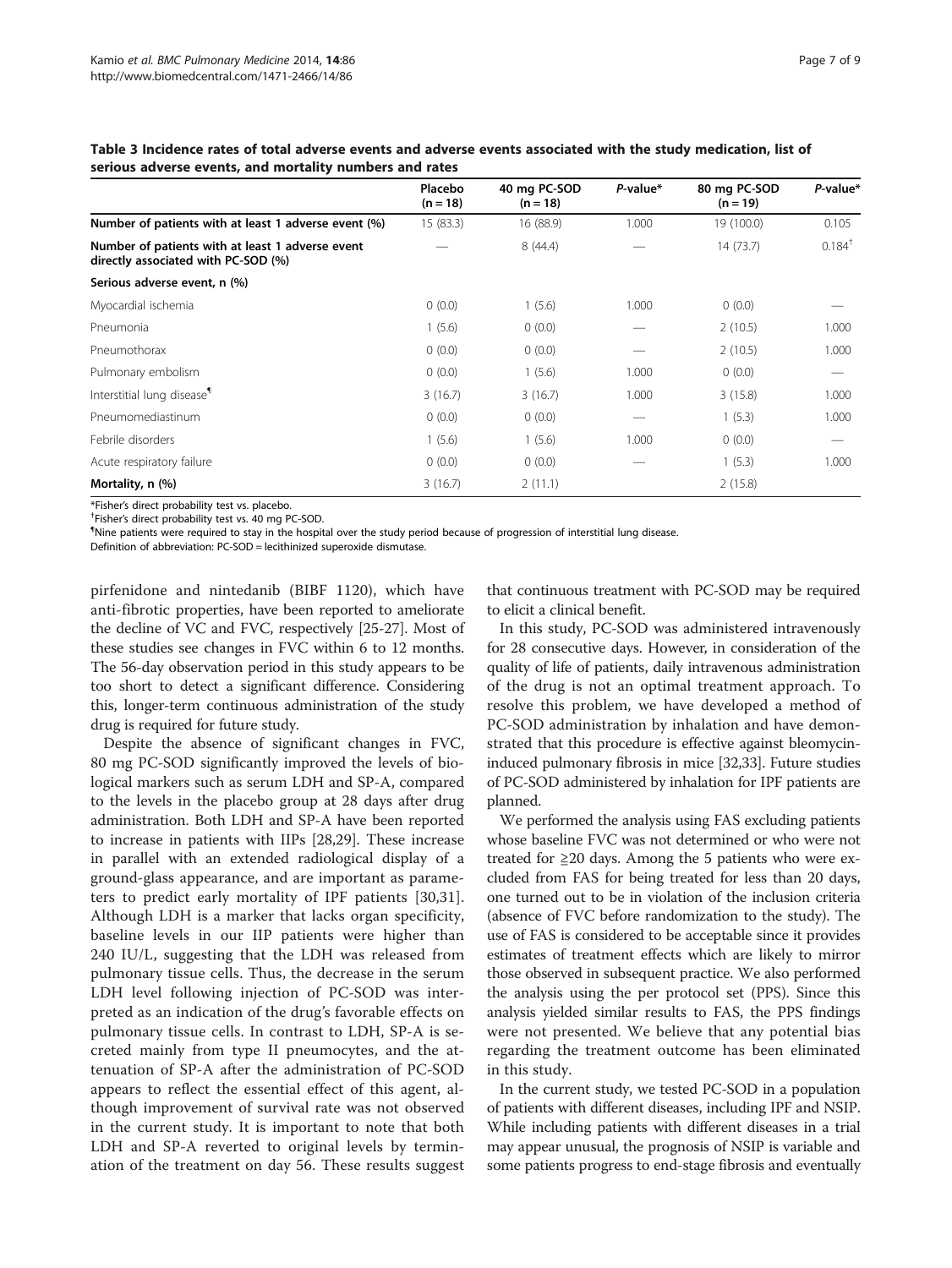<span id="page-7-0"></span>die of the disease [1[,34\]](#page-8-0). Five-year survival rate of fibrotic NSIP has been reported to be 74 or 82.3% in previously published studies [\[35,36](#page-8-0)]. Moreover, oxidative stress is speculated to be involved in the pathogenesis of NSIP [5]. Therefore, we recruited patients with NSIP that did not respond to steroid, as well as those with IPF.

#### Conclusions

PC-SOD in patients with moderate-to-severe IIP (IPF and srf-NSIP) is well tolerated and may be a promising agent for the improvement of biomarker levels. The higher dose (80 mg) of PC-SOD is more effective than the lower dose (40 mg) in reducing biomarker levels. A larger-scale study conducted over a longer period is needed to confirm the benefits to pulmonary function and survival rate in patients with advanced IPF and srf-NSIP.

#### Competing interests

Financial support for this clinical study and test agents were provided by LTT Biopharma Co., Ltd.

#### Authors' contributions

KK contributed to study design, collection of data, analysis and interpretation of data, and writing the draft. AA contributed to study design, collection of data, analysis and interpretation of data, and editing the draft. KO, YS, TN, and SK contributed to study design, collection of data, and analysis and interpretation of data. TM contributed to analysis and interpretation of data, editing the draft, and acquisition of funding. All authors read and approved the final manuscript.

#### Acknowledgements

We sincerely thank the following doctors for helping with patient recruitment: Masahito Ebina (Tohoku University), Masashi Bandou (Jichi Medical School), Tetsuo Yamaguchi (JR Tokyo General Hospital), Yoshihito Yamada (JR Tokyo General Hospital), Tatuo Kawashima (Toho University Sakura Hospital), Hiroyuki Taniguchi (Tosei General Hospital), Yasuhiro Kondo (Tosei General Hospital), Hiroyuki Nagase (Teikyo University), Yoshio Taguchi (Tenri Hospital), Yoshikazu Inoue (National Hospital Organization Kinki-Chuo Medical Center), Moritaka Suga (Saiseikai Kumamoto Hospital), Jiro Usuki (Nippon Medical School) and Shinji Abe (Nippon Medical School).

#### Author details

<sup>1</sup>Department of Pulmonary Medicine and Oncology, Graduate School of Medicine, Nippon Medical School, 1-1-5, Sendagi, Bunkyo-ku, Tokyo 113-8603, Japan. <sup>2</sup>National Hospital Organization, Tokyo National Hospital, Tokyo, Japan. <sup>3</sup> Division of Pulmonary Medicine, Department of Medicine, Jichi Medical School, Tochigi, Japan. <sup>4</sup>South Miyagi Medical Center, Miyagi, Japan. <sup>5</sup>Fukujuji Hospital, Tokyo, Japan. <sup>6</sup>Department of Analytical Chemistry, Faculty of Pharmacy, Keio University, Tokyo, Japan.

#### Received: 23 May 2013 Accepted: 7 May 2014 Published: 17 May 2014

#### References

- Travis WD, Costabel U, Hansell DM, King TE Jr, Lynch DA, Nicholson AG, Ryerson CJ, Ryu JH, Selman M, Wells AU, Behr J, Bouros D, Brown KK, Colby TV, Collard HR, Cordeiro CR, Cottin V, Crestani B, Drent M, Dudden RF, Egan J, Flaherty K, Hogaboam C, Inoue Y, Johkoh T, Kim DS, Kitaichi M, Loyd J, Martinez FJ, Myers J, et al: An official American Thoracic Society/European Respiratory Society statement: Update of the international multidisciplinary classification of the idiopathic interstitial pneumonias. Am J Respir Crit Care Med 2013, 188:733–748.
- 2. Raghu G, Collard HR, Egan JJ, Martinez FJ, Behr J, Brown KK, Colby TV, Cordier JF, Flaherty KR, Lasky JA, Lynch DA, Ryu JH, Swigris JJ, Wells AU, Ancochea J, Bouros D, Carvalho C, Costabel U, Ebina M, Hansell DM, Johkoh T, Kim DS, King TE Jr, Kondoh Y, Myers J, Müller NL, Nicholson AG, Richeldi
- Travis WD, Matsui K, Moss J, Ferrans VJ: Idiopathic nonspecific interstitial pneumonia: prognostic significance of cellular and fibrosing patterns: survival comparison with usual interstitial pneumonia and desquamative interstitial pneumonia. Am J Surg Pathol 2000, 24:19–33.
- 4. Cantin AM, North SL, Fells GA, Hubbard RC, Crystal RG: Oxidant-mediated epithelial cell injury in idiopathic pulmonary fibrosis. J Clin Invest 1987, 79:1665–1673.
- 5. Kuwano K, Nakashima N, Inoshima I, Hagimoto N, Fujita M, Yoshimi M, Maeyama T, Hamada N, Watanabe K, Hara N; Oxidative stress in lung epithelial cells from patients with idiopathic interstitial pneumonias. Eur Respir J 2003, 21:232–240.
- 6. Fattman CL, Chang LY, Termin TA, Petersen L, Enghild JJ, Oury TD: Enhanced bleomycin-induced pulmonary damage in mice lacking extracellular superoxide dismutase. Free Radic Biol Med 2003, 35:763–771.
- 7. Kruidenier L, Verspaget HW: Review article: oxidative stress as a pathogenic factor in inflammatory bowel disease–radicals or ridiculous? Aliment Pharmacol Ther 2002, 16:1997–2015.
- 8. Gao F, Kinnula VL, Myllarniemi M, Oury TD: Extracellular superoxide dismutase in pulmonary fibrosis. Antioxid Redox Signal 2008, 10:343–354.
- 9. Igarashi R, Hoshino J, Takenaga M, Kawai S, Morizawa Y, Yasuda A, Otani M, Mizushima Y: Lecithinization of superoxide dismutase potentiates its protective effect against Forssman antiserum-induced elevation in guinea pig airway resistance. J Pharmacol Exp Ther 1992, 262:1214-1219.
- 10. Yamazaki C, Hoshino J, Hori Y, Sekiguchi T, Miyauchi S, Mizuno S, Horie K: Effect of lecithinized-superoxide dismutase on the interstitial pneumonia model induced by bleomycin in mice. Jpn J Pharmacol 1997, 75:97-100.
- 11. Suzuki Y, Matsumoto T, Okamoto S, Hibi T: A lecithinized superoxide dismutase (PC-SOD) improves ulcerative colitis. Colorectal Dis 2008, 10:931–934.
- 12. Japanese Respiratory Society's Committee Formulating Diagnosis and Treatment Guideline for Diffuse Lung Diseases. Tokyo: Nankodo; 2011.
- 13. Taniguchi H, Kataoka K, Kondoh Y, Homma S, Mishima M, Inoue Y, Ogura T, Bando M, Hagiwara K, Takahashi H, Chida K, Kishi K, Sugiyama Y: A Questionnaire Survey for Revision of Disease Severity Criteria OF Idiopathic Pulmonary Fibrosis in Japan, The Annual Report by Study Group of Ministry of Health and Welfare for Diffuse Lung Diseases. 2010:67–73.
- 14. American Thoracic Society/European Respiratory Society International Multidisciplinary Consensus Classification of the Idiopathic Interstitial Pneumonias: This joint statement of the American Thoracic Society (ATS), and the European Respiratory Society (ERS) was adopted by the ATS board of directors, June 2001 and by the ERS Executive Committee, June 2001. Am J Respir Crit Care Med 2002, 165:277–304.
- 15. Borg GA: Psychophysical bases of perceived exertion. Med Sci Sports Exerc 1982, 14:377–381.
- 16. Turner-Warwick M, Burrows B, Johnson A: Cryptogenic fibrosing alveolitis: clinical features and their influence on survival. Thorax 1980, 35:171–180.
- 17. Ohno S, Nakazawa S, Kobayashi A, Bando M, Sugiyama Y: Reassessment of the classification of the severity in idiopathic pulmonary fibrosis using SF-36 questionnaire. Intern Med 2005, 44:196–199.
- 18. Takano T, Ohe Y, Kusumoto M, Tateishi U, Yamamoto S, Nokihara H, Yamamoto N, Sekine I, Kunitoh H, Tamura T, Kodama T, Saijo N: Risk factors for interstitial lung disease and predictive factors for tumor response in patients with advanced non-small cell lung cancer treated with gefitinib. Lung Cancer 2004, 45:93–104.
- 19. Perez-Alvarez R, Perez-de-Lis M, Diaz-Lagares C, Pego-Reigosa JM, Retamozo S, Bove A, Brito-Zeron P, Bosch X, Ramos-Casals M: Interstitial lung disease induced or exacerbated by TNF-targeted therapies: analysis of 122 cases. Semin Arthritis Rheum 2011, 41:256–264.
- 20. Kim DS, Park JH, Park BK, Lee JS, Nicholson AG, Colby T: Acute exacerbation of idiopathic pulmonary fibrosis: frequency and clinical features. Eur Respir J 2006, 27:143–150.
- 21. Flaherty KR, Mumford JA, Murray S, Kazerooni EA, Gross BH, Colby TV, Travis WD, Flint A, Toews GB, Lynch JP 3rd, Martinez FJ: Prognostic implications of physiologic and radiographic changes in idiopathic interstitial pneumonia. Am J Respir Crit Care Med 2003, 168:543–548.
- 22. King TE Jr, Safrin S, Starko KM, Brown KK, Noble PW, Raghu G, Schwartz DA: Analyses of efficacy end points in a controlled trial of interferongamma1b for idiopathic pulmonary fibrosis. Chest 2005, 127:171–177.